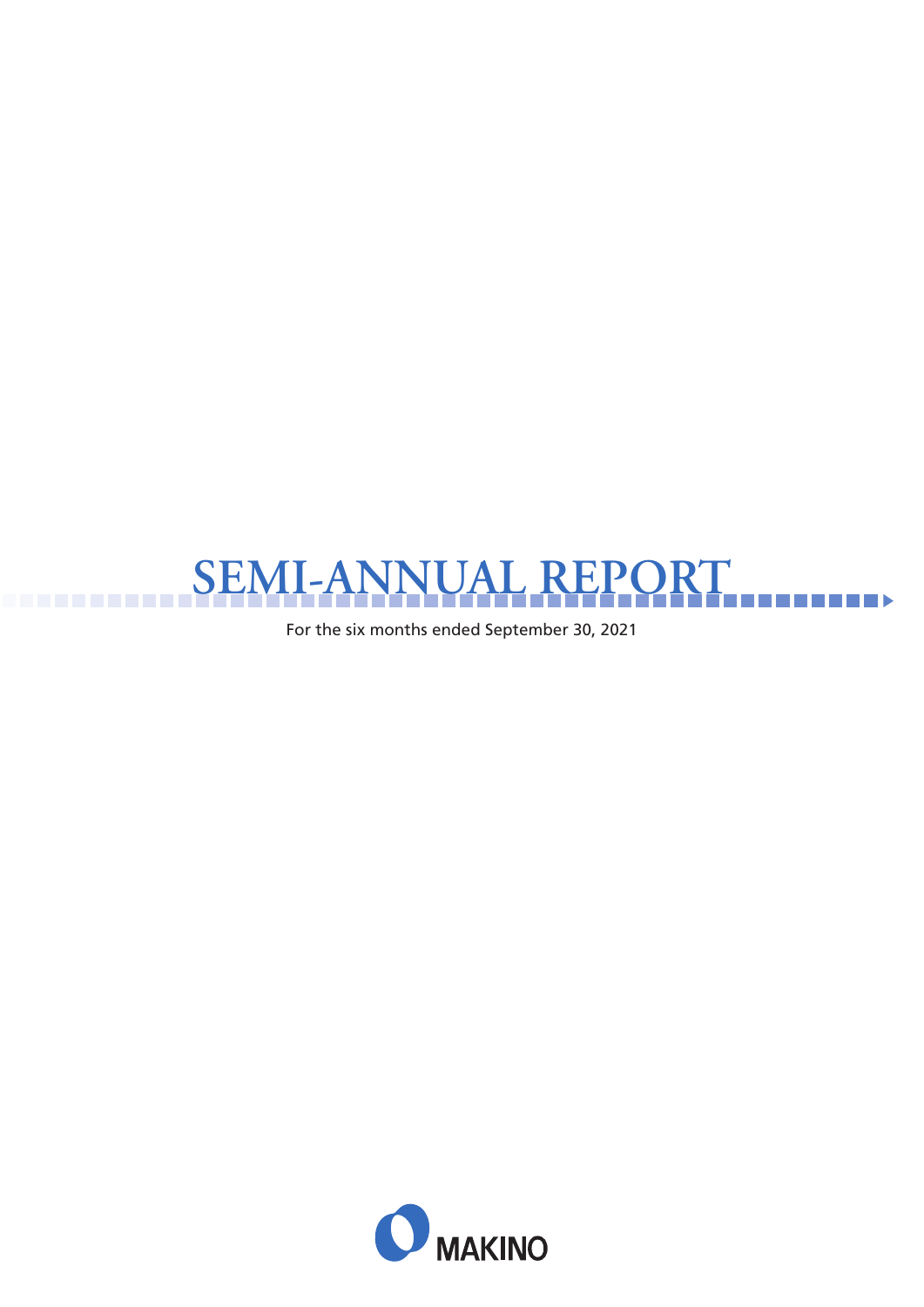#### **(1) Qualitative Information Relating to Consolidated Quarterly Operating Results**

During the six-month period under review, the Company posted net sales of ¥75,340 million (up 51.8% year on year), operating income of ¥2,839 million and net income attributable to owners of the parent of ¥3,351 million on a consolidated basis.

Orders received on a consolidated basis in the first half of the fiscal year amounted to ¥114,150 million (up 120.3% year on year), a considerable increase. Orders received by the Company in all regions were above the level of the previous corresponding period owing to the economic recovery taking place in the wake of the impact of the COVID-19 pandemic. Orders received by the Company particularly concentrated within the regions of America and China. The second quarter saw a continuation of the favorable conditions seen during the first quarter, resulting in the highest number of orders received to date seen on a quarterly basis.

The details of orders by geographic region for the second quarter (July-September 2021) are as follows:

#### **Makino Milling Machine Co., Ltd. and Its Consolidated Subsidiaries in Japan**

Domestic orders received by Makino Milling Machine Co., Ltd. were significantly above the level of the previous corresponding period which had been sluggish. Orders were received from a wide variety of industries, such as the semiconductor production equipment industry and the automotive die and mold industry.

Orders are expected to keep coming in at a rate on par with the first half of the fiscal year with these conditions continuing during the third quarter.

### **MAKINO ASIA PTE LTD**

Orders received in all regions in Asia were above the level of the previous corresponding period.

Orders in China were above the levels of both the previous corresponding period and the previous quarter with the Company posting the highest numbers ever. There was a significant increase in orders from parts machining customers, which resulted from having won a considerable number of orders for industries related to new energy vehicles (NEV). In addition, orders received from parts machining customers for diesel engines used in commercial vehicles, automobiles, and general machinery were solid. Orders received for die and mold were solid mainly from the electrical and electronic components industry and the automotive industry.

In the third quarter, a decrease in orders received is expected in China, in comparison to the second quarter during which there was a considerable number of orders. The pace of orders coming in will return to the pace initially planned for, and the number of orders is expected to increase from the level of the previous corresponding period.

Orders received in India mainly from the automotive industry were above the level of the previous corresponding period. Orders in the third quarter are expected to remain almost unchanged from the previous corresponding period.

Orders received in the ASEAN region were above the level of the previous corresponding period. We forecast that the same situation will continue during the third quarter owing to the impact of COVID-19 on the development of sales negotiations.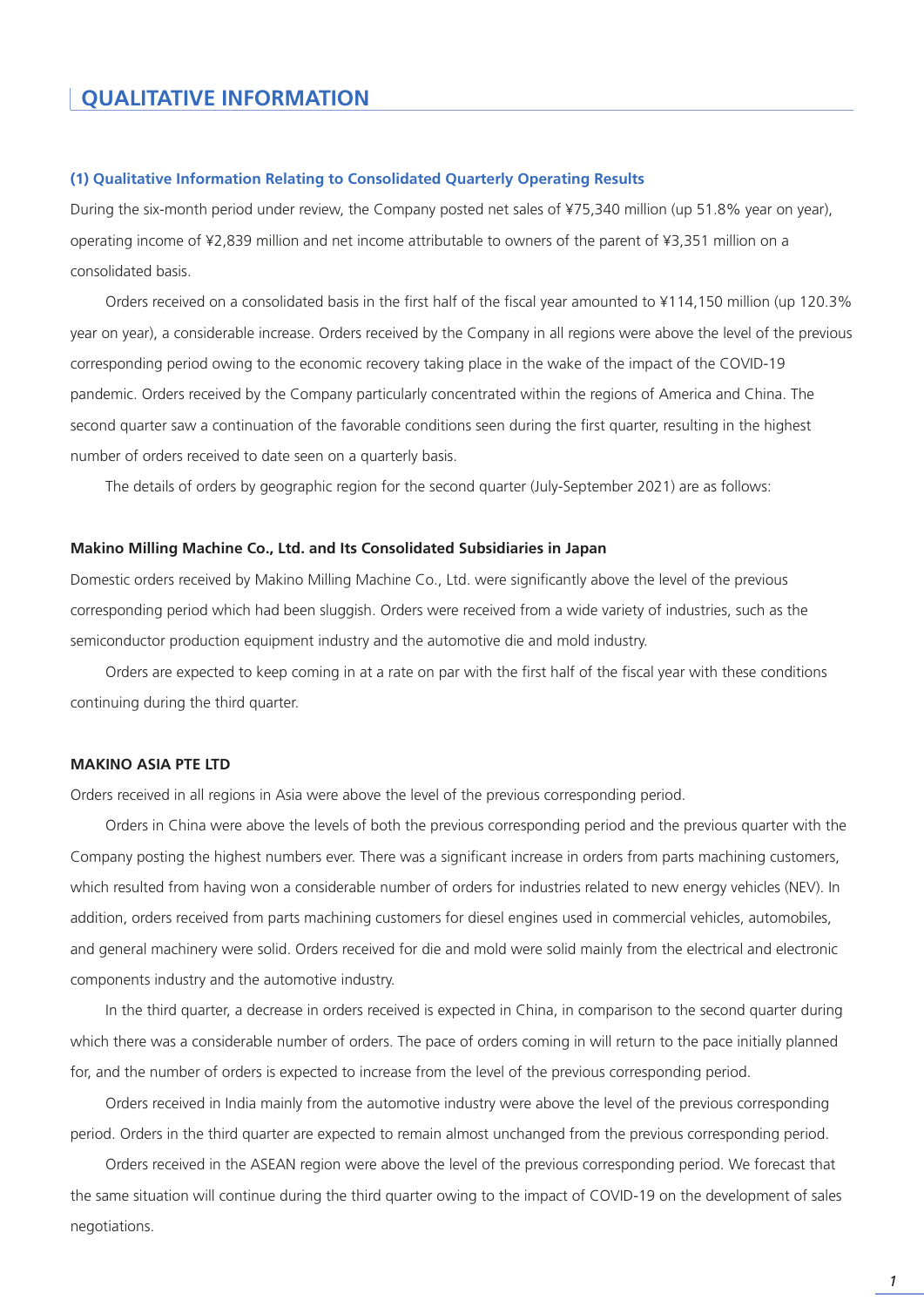### **MAKINO INC.**

Orders received in America were above the level of the previous corresponding period. Repeat orders continued from the first quarter in various industries, such as the semiconductor production equipment, automotive, and medical devices industries due to a rise in economic activities, and orders received were robust. Orders were received from the aircraft industry in relation to private jets and defense. In the third quarter, while there will be a decrease compared to the level of the first half of the fiscal year, when orders were concentrated, we expect orders received to return to the initially assumed level and continue to increase over the previous corresponding period. A recovery is expected to take place in the future with respect to orders from the aircraft industry.

#### **MAKINO Europe GmbH**

Orders received in Europe were significantly higher than the level of the corresponding period of the previous year, when there was a low level of orders. There was a considerable number of orders for diesel engines used in commercial vehicles. There were also orders received from the aircraft industry.

A similar level of orders as seen during the first half of the fiscal year is expected to continue during the third quarter. The Company will continue efforts to increase orders by ensuring successful acquisition of contracts during sales negotiations taking place after EMO MILANO 2021, a trade show dedicated to the metalworking sector in Europe held in October 2021.

Orders for the second half of the fiscal year are projected to be lower than the number seen during the first half of the fiscal year, when there was a temporary concentration of orders mainly in America and China. We expect orders received to return to the initially assumed level, and continue to increase over the previous corresponding period. With orders from customers in the aircraft industry having bottomed out, orders mainly in America and Europe are starting to come back. Sales activities will be conducted to ensure that the aircraft industry serves as pillars for more orders. Orders received from the semiconductor production equipment industry are expected to remain solid going forward.

There are concerns that net sales and income may be impacted by the tight situation in terms of high raw material prices and the procurement of materials. The Company will continue with action related to production increases, including with respect to parts procurement, and will continue efforts to achieve the figures provided in the sales plan.

At MECT 2021 (MECHATRONICS TECHNOLOGY JAPAN), a trade show dedicated to the metalworking sector held in Nagoya City in October 2021, the Company provided various proposals based on the theme of automation.

The Company's newly-developed v61 product is a full-fledged vertical machining center used for the highly-efficient parts machining in industries such as the automotive and general machinery industries. The Company will broadly deploy sales activities directed at customers involved in various parts machining.

The DA300 Automation Package allows customers to easily implement automation thanks to the integration of necessary elements, such as switching equipment for workpieces, into the Company's DA300 5-Axis Vertical Machining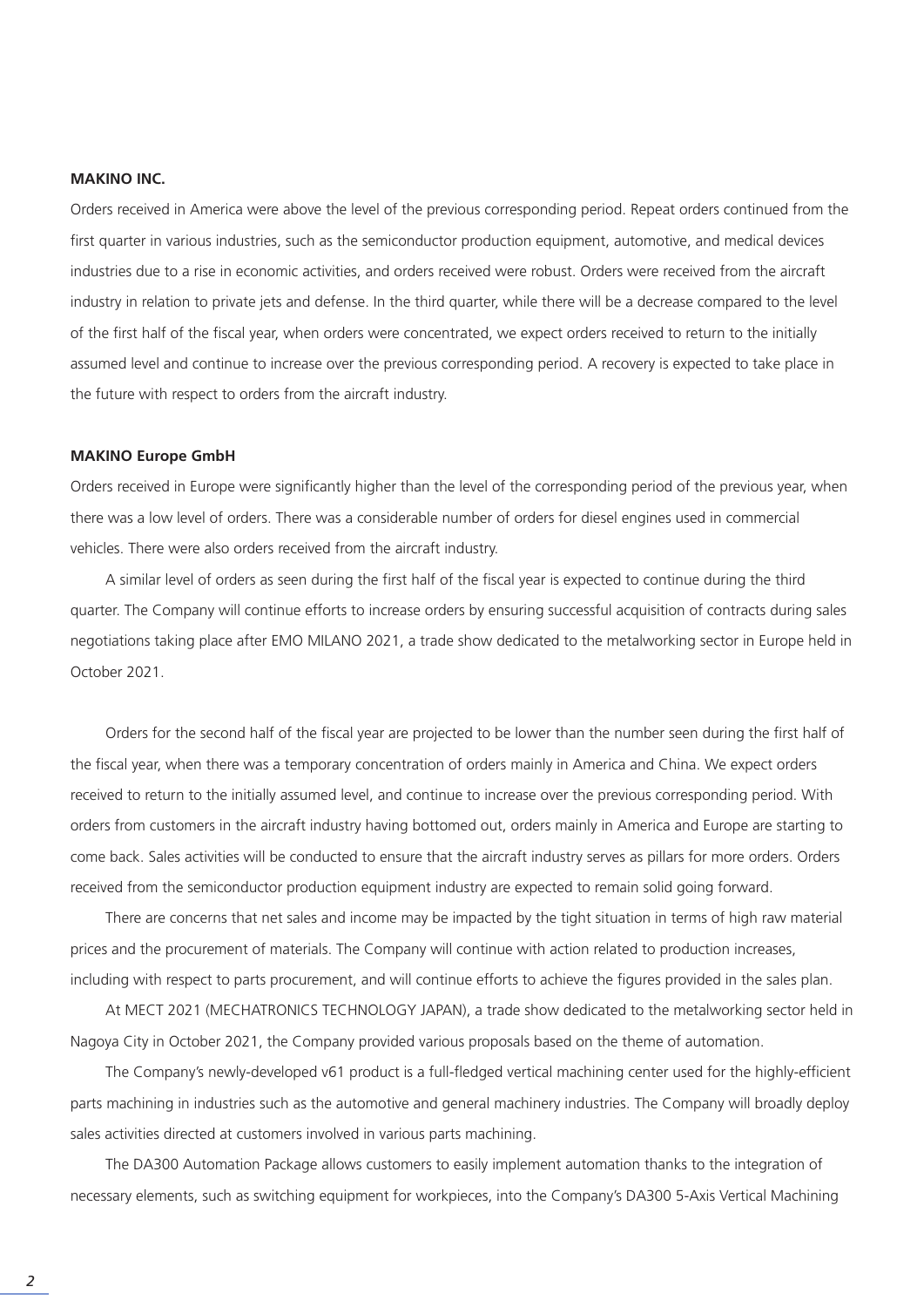Center. The Company will continue with efforts to increase customer satisfaction and improve upon the added value of its products through initiatives such as these.

### **(2) Qualitative Information on Consolidated Financial Position**

Total assets on a consolidated basis at the end of second quarter under review increased by ¥11,665 million from the end of previous fiscal year to ¥291,680 million. The principal items included an increase of ¥7,478 million in inventories, an increase of ¥1,753 million in buildings and structures, net, an increase of ¥1,431 million in construction in progress, and a decrease of ¥1,368 million in investment securities.

Total liabilities increased by ¥8,856 million from the end of the previous fiscal year to ¥126,879 million. This was attributable to an increase of ¥5,566 million in notes and accounts payable and an increase of ¥429 million in income taxes payable.

Net assets increased by ¥2,808 million from the end of the previous fiscal year to ¥164,801 million. The principal items were an increase of ¥2,833 million in retained earnings, an increase of ¥471 million in foreign currency translation adjustments, and a decrease of ¥423 million unrealized gains on available-for-sale securities.

### **(3) Qualitative Information on Consolidated Performance Forecasts**

We have revised our performance forecasts that had been announced on July 30, 2021. For details of the revisions, please refer to "Notice of Differences between Performance Forecasts and Actual Results for the First Half of the Fiscal Year Ending March 31, 2022 and Revision to Full-Year Performance Forecasts," announced today (October 29, 2021).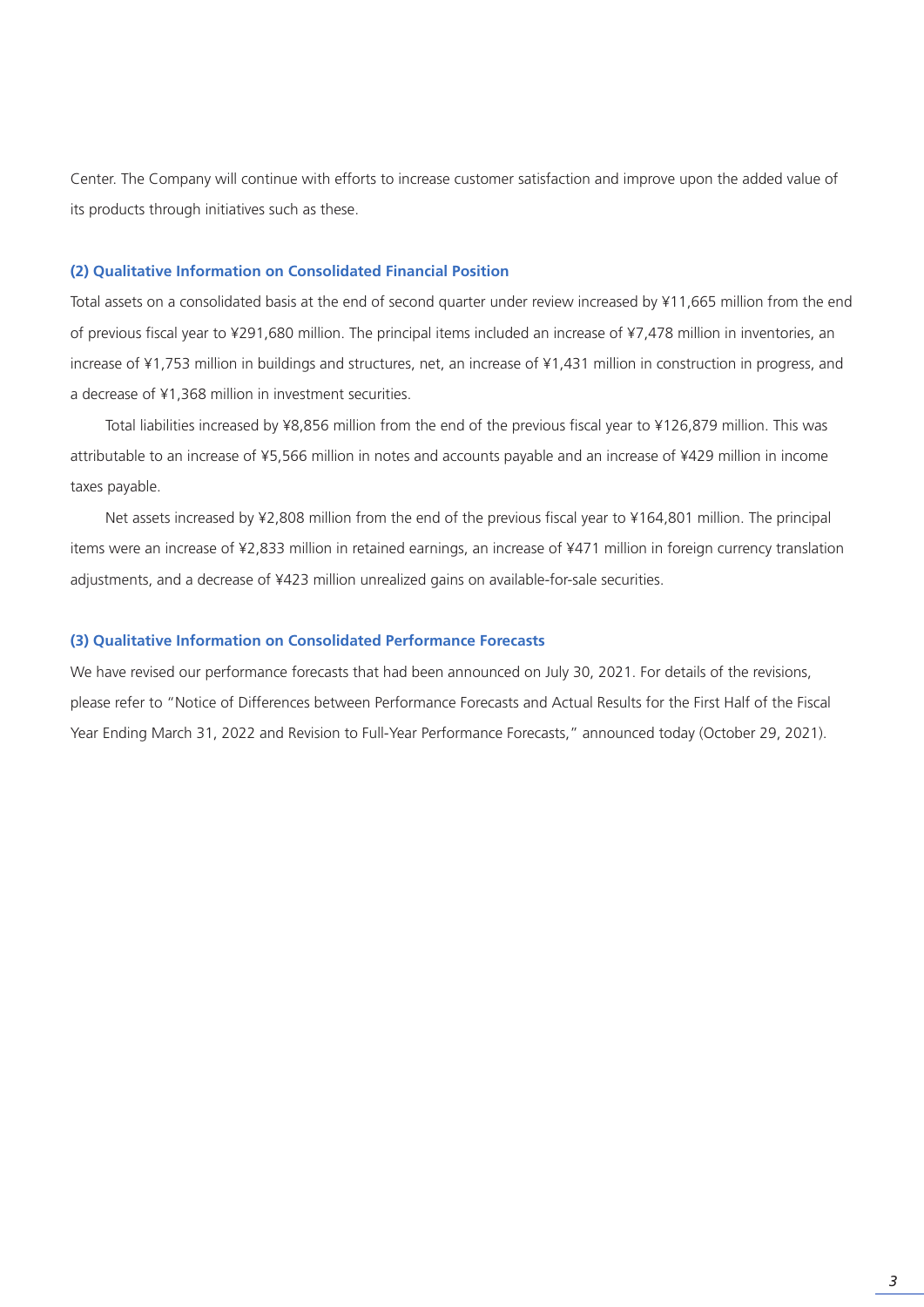## **CONSOLIDATED BALANCE SHEETS**

Makino Milling Machine Co., Ltd. and Consolidated Subsidiaries March 31, 2021 and September 30, 2021

|                                        |                | Millions of yen    | Thousands of<br>dollars |  |  |
|----------------------------------------|----------------|--------------------|-------------------------|--|--|
|                                        | March 31, 2021 | September 30, 2021 | September 30, 2021      |  |  |
| <b>ASSETS</b>                          |                |                    |                         |  |  |
| <b>Current assets:</b>                 |                |                    |                         |  |  |
| Cash and time deposits                 | ¥<br>72,032    | 74,299<br>¥        | 663,858<br>S.           |  |  |
| Notes and accounts receivable          | 30,162         | 29,648             | 264,903                 |  |  |
| Marketable securities                  | 3,343          | 3,443              | 30,763                  |  |  |
| Finished products                      | 19,950         | 20,478             | 182,969                 |  |  |
| Work in process                        | 13,759         | 16,775             | 149,883                 |  |  |
| Raw materials and supplies             | 26,212         | 30,146             | 269,353                 |  |  |
| Other current assets                   | 6,376          | 6,749              | 60,302                  |  |  |
| Allowance for doubtful accounts        | (1,300)        | (1, 146)           | (10, 239)               |  |  |
| Total current assets                   | 170,536        | 180,394            | 1,611,812               |  |  |
| Long-term assets:                      |                |                    |                         |  |  |
| Property, plant and equipment:         |                |                    |                         |  |  |
| Buildings and structures, net          | 30,225         | 31,978             | 285,721                 |  |  |
| Machinery, equipment and vehicles, net | 9,357          | 8,854              | 79,110                  |  |  |
| Tools, furniture and fixtures, net     | 4,539          | 4,221              | 37,714                  |  |  |
| Land                                   | 18,765         | 18,674             | 166,851                 |  |  |
| Leased assets, net                     | 3,954          | 4,112              | 36,740                  |  |  |
| Construction in progress               | 2,909          | 4,341              | 38,786                  |  |  |
| Total property, plant and equipment    | 69,751         | 72,182             | 644,942                 |  |  |
| Intangible assets:                     |                |                    |                         |  |  |
| Other                                  | 4,122          | 3,723              | 33,264                  |  |  |
| Total intangible assets                | 4,122          | 3,723              | 33,264                  |  |  |
| Investments and other assets:          |                |                    |                         |  |  |
| Investment securities                  | 28,908         | 27,540             | 246,068                 |  |  |
| Long-term loans receivable             | 801            | 730                | 6,522                   |  |  |
| Deferred income taxes                  | 2,664          | 3,022              | 27,001                  |  |  |
| Net defined benefit assets             | 281            | 274                | 2,448                   |  |  |
| Other long-term assets                 | 3,188          | 4,003              | 35,766                  |  |  |
| Allowance for doubtful accounts        | (239)          | (191)              | (1,706)                 |  |  |
| Total investments and other assets     | 35,604         | 35,380             | 316,188                 |  |  |
| Total long-term assets                 | 109,478        | 111,285            | 994,326                 |  |  |
| Total assets                           | 280,015<br>¥   | 291,680<br>¥       | \$2,606,147             |  |  |
|                                        |                |                    |                         |  |  |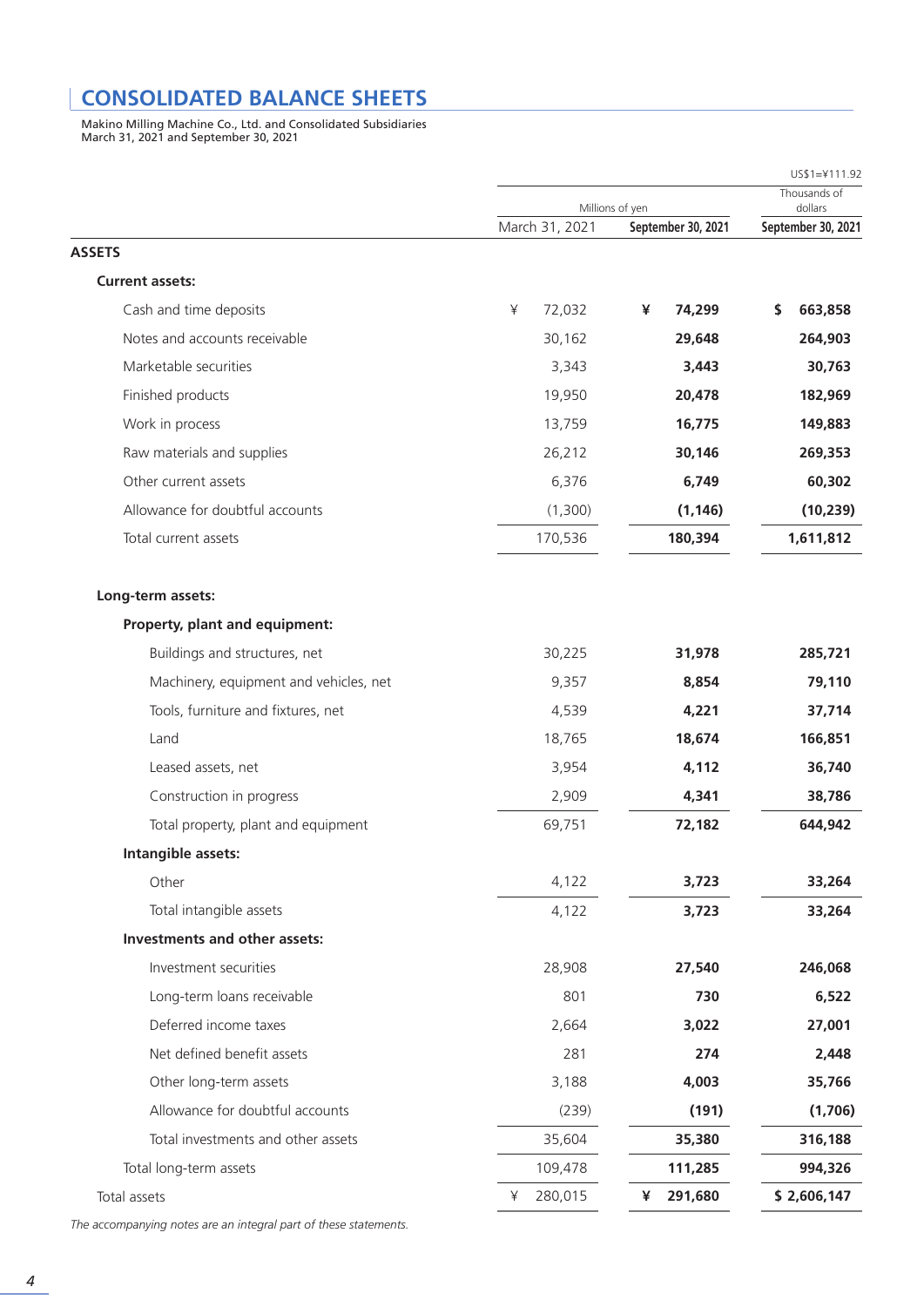|                                                    |                |                                       | $US$1=Y111.92$                |
|----------------------------------------------------|----------------|---------------------------------------|-------------------------------|
|                                                    |                |                                       | Thousands of                  |
|                                                    | March 31, 2021 | Millions of yen<br>September 30, 2021 | dollars<br>September 30, 2021 |
| <b>LIABILITIES AND NET ASSETS</b>                  |                |                                       |                               |
| <b>Current liabilities:</b>                        |                |                                       |                               |
| Notes and accounts payable - trade                 | ¥<br>13,301    | 14,439<br>¥                           | 129,011<br>\$                 |
| Electronically recorded obligations-operating      | 8,523          | 12,952                                | 115,725                       |
| Short-term loans                                   | 1,410          | 864                                   | 7,719                         |
| Current portion of long-term debt                  | 4,350          | 5,850                                 | 52,269                        |
| Short-term lease obligations                       | 516            | 575                                   | 5,137                         |
| Income taxes payable                               | 632            | 1,062                                 | 9,488                         |
| Other current liabilities                          | 26,272         | 29,586                                | 264,349                       |
| Total current liabilities                          | 55,006         | 65,330                                | 583,720                       |
| Long-term liabilities:                             |                |                                       |                               |
| <b>Bonds</b>                                       | 20,000         | 20,000                                | 178,699                       |
| Long-term debt                                     | 28,347         | 26,847                                | 239,876                       |
| Long-term lease obligations                        | 2,412          | 2,499                                 | 22,328                        |
| Deferred income taxes                              | 7,495          | 7,278                                 | 65,028                        |
| Allowance for directors' and                       |                |                                       |                               |
| corporate auditors' retirement benefits            | 119            | 124                                   | 1,107                         |
| Net defined benefit liabilities                    | 2,922          | 3,021                                 | 26,992                        |
| Other long-term liabilities                        | 1,719          | 1,776                                 | 15,868                        |
| Total long-term liabilities                        | 63,016         | 61,548                                | 549,928                       |
| <b>Total liabilities</b>                           | 118,023<br>¥   | ¥<br>126,879                          | \$1,133,657                   |
| Net assets:                                        |                |                                       |                               |
| Shareholders' equity                               |                |                                       |                               |
| Common stock, no par value                         | 21,142         | 21,142                                | 188,902                       |
| Authorized: 60,000,000 shares                      |                |                                       |                               |
| 24,893,841 shares<br>Issued :                      |                |                                       |                               |
| as of March 31 and September 30, 2021              |                |                                       |                               |
| Capital surplus                                    | 37,074         | 37,074                                | 331,254                       |
| Retained earnings                                  | 90,231         | 93,064                                | 831,522                       |
| Treasury stock                                     | (3,012)        | (3,013)                               | (26, 921)                     |
| 703,682 and 703,930 shares                         |                |                                       |                               |
| as of March 31 and September 30, 2021 respectively |                |                                       |                               |
| Total shareholders' equity                         | 145,436        | 148,268                               | 1,324,767                     |
| Accumulated other comprehensive income             |                |                                       |                               |
| Unrealized gains on available-for-sale securities  | 16,099         | 15,675                                | 140,055                       |
| Foreign currency translation adjustments           | 617            | 1,089                                 | 9,730                         |
| Remeasurements of defined benefit plans            | (968)          | (1,042)                               | (9,310)                       |
| Total accumulated other comprehensive income       | 15,748         | 15,722                                | 140,475                       |
| Non-controlling interests                          | 807            | 810                                   | 7,237                         |
| Total net assets                                   | 161,992        | 164,801                               | 1,472,489                     |
| Total liabilities and net assets                   | 280,015<br>¥   | 291,680<br>¥                          | \$2,606,147                   |
|                                                    |                |                                       |                               |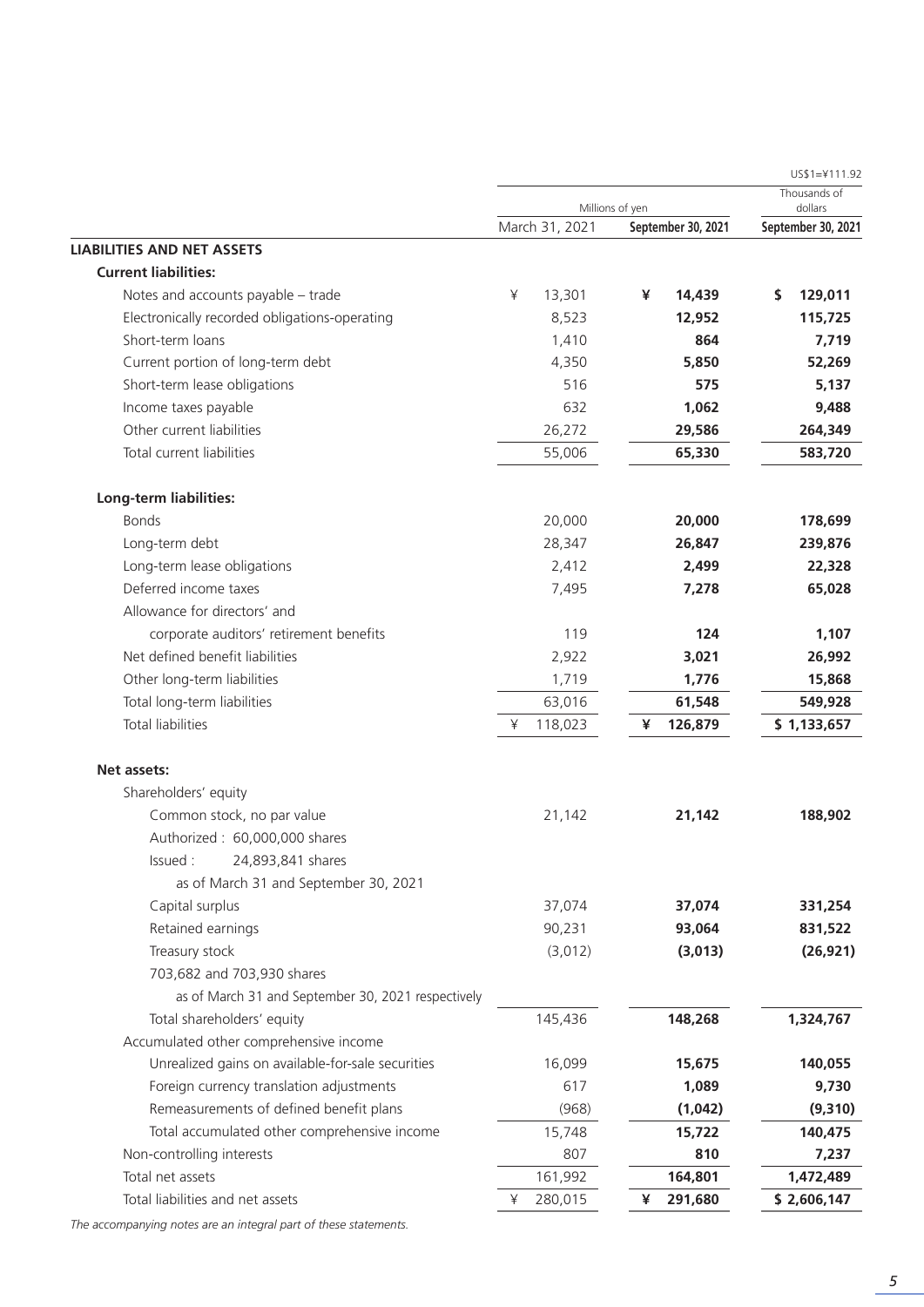# **CONSOLIDATED STATEMENTS OF INCOME**

Makino Milling Machine Co., Ltd. and Consolidated Subsidiaries For the Six months ended September 30, 2020 and 2021

|                                                             |                                        |                                        | US\$1=¥111.92                          |
|-------------------------------------------------------------|----------------------------------------|----------------------------------------|----------------------------------------|
|                                                             | Millions of yen                        |                                        | Thousands of<br>dollars                |
|                                                             | Six months ended<br>September 30, 2020 | Six months ended<br>September 30, 2021 | Six months ended<br>September 30, 2021 |
| <b>Net sales</b>                                            | ¥<br>49,634                            | 75,340<br>¥                            | 673,159<br>\$                          |
| <b>Cost of sales</b>                                        | 39,023                                 | 55,265                                 | 493,790                                |
| Gross profit                                                | 10,610                                 | 20,075                                 | 179,369                                |
| Selling, general and administrative expenses                | 14,326                                 | 17,236                                 | 154,002                                |
| Operating income (loss)                                     | (3,716)                                | 2,839                                  | 25,366                                 |
| <b>Non-operating income:</b>                                |                                        |                                        |                                        |
| Interest and dividend income                                | 321                                    | 426                                    | 3,806                                  |
| Exchange income                                             |                                        | 76                                     | 679                                    |
| Subsidy income                                              | 644                                    | 410                                    | 3,663                                  |
| Other                                                       | 346                                    | 398                                    | 3,556                                  |
| Total non-operating income                                  | 1,313                                  | 1,312                                  | 11,722                                 |
| <b>Non-operating expenses:</b>                              |                                        |                                        |                                        |
| Interest expense                                            | 146                                    | 138                                    | 1,233                                  |
| Exchange loss                                               | 100                                    |                                        |                                        |
| Retirement benefit expenses                                 | 143                                    |                                        |                                        |
| Other                                                       | 16                                     | 1                                      | 8                                      |
| Total non-operating expenses                                | 407                                    | 139                                    | 1,241                                  |
| Ordinary income (loss)                                      | (2,810)                                | 4,011                                  | 35,838                                 |
| <b>Extraordinary income:</b>                                |                                        |                                        |                                        |
| Gain on sales of property, plant and equipment              | 145                                    | 29                                     | 259                                    |
| Gain on sales of investment securities                      | 5                                      | 11                                     | 98                                     |
| Subsidies for employment adjustment                         | 480                                    | 6                                      | 53                                     |
| Total extraordinary income                                  | 631                                    | 47                                     | 419                                    |
| <b>Extraordinary losses:</b>                                |                                        |                                        |                                        |
| Loss on disposal of property, plant and equipment           | 35                                     | 26                                     | 232                                    |
| Loss on infections disease related cost                     | 892                                    |                                        |                                        |
| Total extraordinary losses                                  | 927                                    | 26                                     | 232                                    |
| Income (loss) before income taxes                           | (3, 106)                               | 4,032                                  | 36,025                                 |
| Income taxes (Note 2)                                       | 213                                    | 675                                    | 6,031                                  |
| Net income (loss)                                           | (3,319)                                | 3,356                                  | 29,985                                 |
| Net income (loss) attributable to non-controlling interests | (13)                                   | 5                                      | 44                                     |
| Net income (loss) attributable to owners of the parent      | ¥<br>(3,306)                           | ¥<br>3,351                             | 29,941<br>\$                           |
|                                                             |                                        |                                        |                                        |
| Per share of common stock:                                  | Yen                                    |                                        | Dollars                                |

| Net income (loss) attributable to owners of the parent - Basic $\frac{4}{5}$ (135.27) $\frac{4}{5}$ 138.56 $\frac{5}{5}$ |                          |                          | 1.24 |
|--------------------------------------------------------------------------------------------------------------------------|--------------------------|--------------------------|------|
| - Diluted                                                                                                                | $\overline{\phantom{a}}$ | $\overline{\phantom{a}}$ |      |
|                                                                                                                          |                          |                          |      |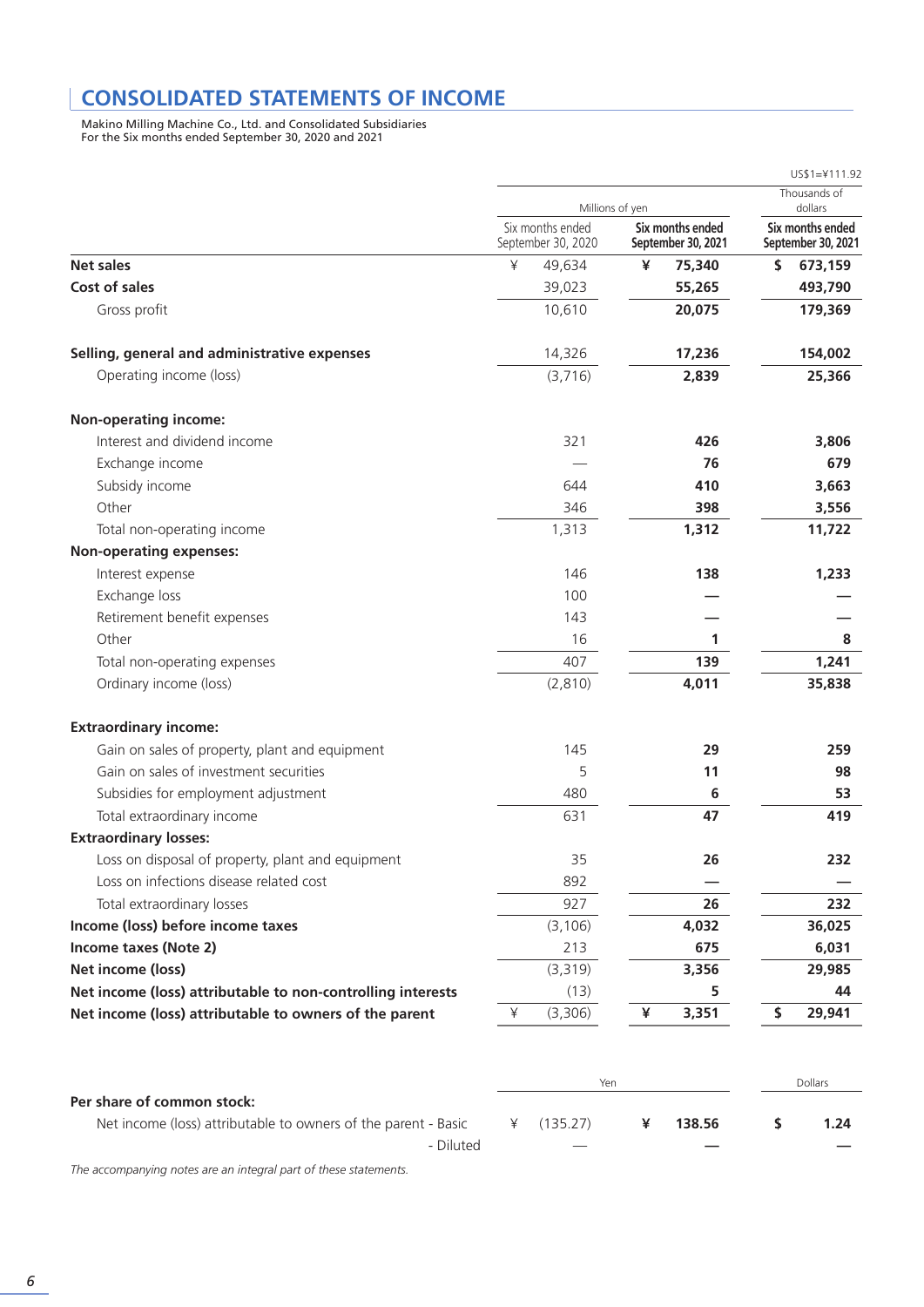# **CONSOLIDATED STATEMENTS OF COMPREHENSIVE INCOME**

Makino Milling Machine Co., Ltd. and Consolidated Subsidiaries For the Six months ended September 30, 2020 and 2021

|                                                    |                 |                                        |   |                                        |                         | $US$1=¥111.92$                         |
|----------------------------------------------------|-----------------|----------------------------------------|---|----------------------------------------|-------------------------|----------------------------------------|
|                                                    | Millions of yen |                                        |   |                                        | Thousands of<br>dollars |                                        |
|                                                    |                 | Six months ended<br>September 30, 2020 |   | Six months ended<br>September 30, 2021 |                         | Six months ended<br>September 30, 2021 |
| Net income (loss)                                  | ¥               | (3,319)                                | ¥ | 3,356                                  | s                       | (29, 985)                              |
| Other comprehensive income (loss):                 |                 |                                        |   |                                        |                         |                                        |
| Unrealized gains on available-for-sale securities  |                 | 3,772                                  |   | (423)                                  |                         | (3,779)                                |
| Foreign currency translation adjustments           |                 | 62                                     |   | 471                                    |                         | 4,208                                  |
| Remeasurements of defined benefit plans            |                 | 263                                    |   | (73)                                   |                         | (652)                                  |
| Other comprehensive income (loss)                  |                 | 4,098                                  |   | (25)                                   |                         | (223)                                  |
| Total comprehensive income (loss)                  | ¥               | 778                                    | ¥ | 3,331                                  | \$                      | (29, 762)                              |
| Total comprehensive income (loss) attributable to: |                 |                                        |   |                                        |                         |                                        |
| Owners of the parent                               |                 | 790                                    |   | 3,326                                  |                         | (29, 717)                              |
| Non-controlling interests                          |                 | (11)                                   |   | 5                                      |                         | 44                                     |
|                                                    | ¥               | 778                                    | ¥ | 3,331                                  | s                       | (29, 762)                              |
|                                                    |                 |                                        |   |                                        |                         |                                        |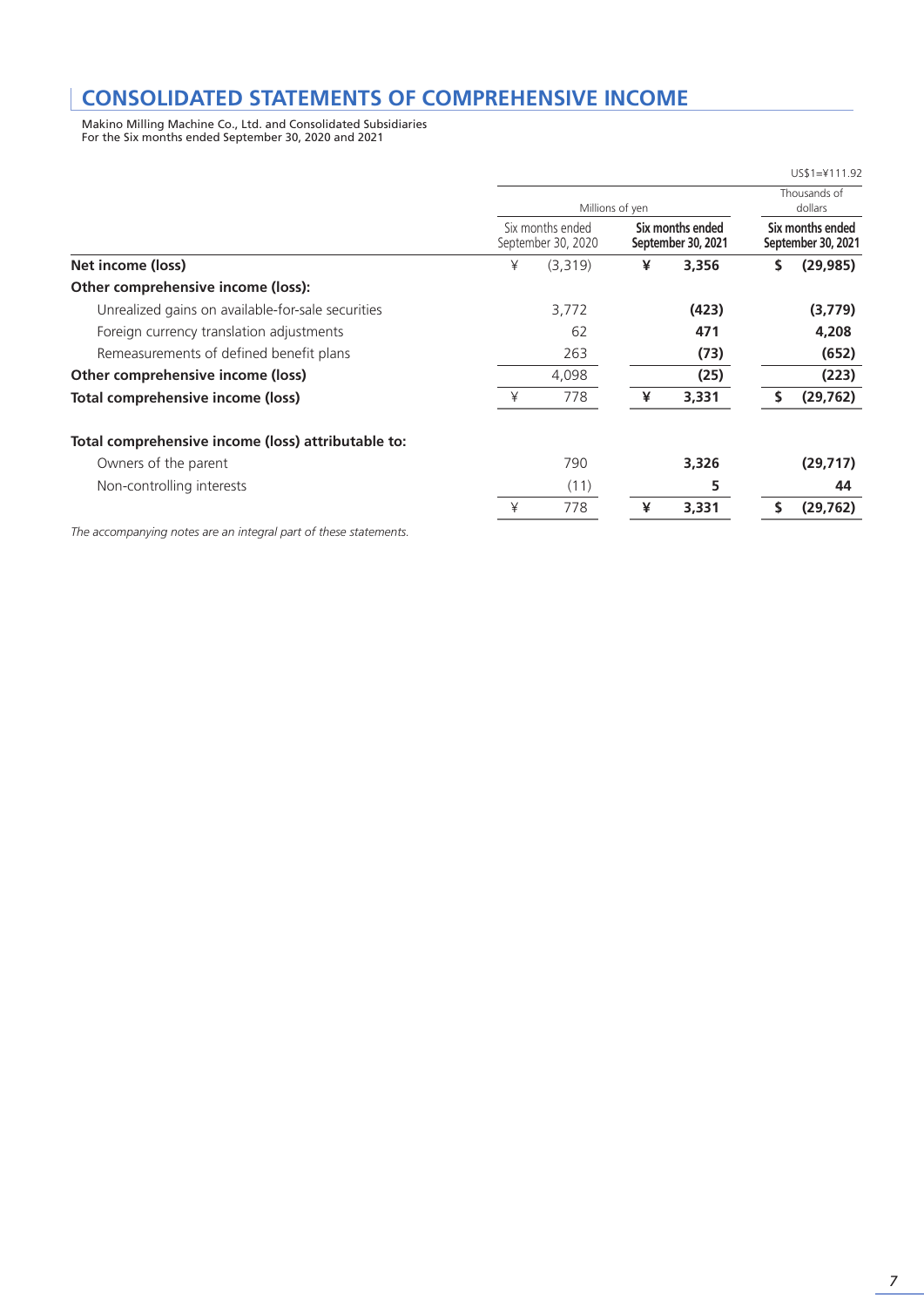# **CONSOLIDATED STATEMENTS OF CASH FLOWS**

Makino Milling Machine Co., Ltd. and Consolidated Subsidiaries For the six months years ended September 30, 2020 and 2021

|                                                              |                 |                    |   |                         | US\$1=¥111.92      |
|--------------------------------------------------------------|-----------------|--------------------|---|-------------------------|--------------------|
|                                                              | Millions of yen |                    |   | Thousands of<br>dollars |                    |
|                                                              |                 | Six months ended   |   | Six months ended        | Six months ended   |
|                                                              |                 | September 30, 2020 |   | September 30, 2021      | September 30, 2021 |
| Cash flows from operating activities:                        |                 |                    |   |                         |                    |
| Income (loss) before income taxes                            | ¥               | (3, 106)           | ¥ | 4,032                   | \$<br>36,025       |
| Adjustments for:                                             |                 |                    |   |                         |                    |
| Depreciation and amortization                                |                 | 3,279              |   | 3,493                   | 31,209             |
| Increase (decrease) in allowance for doubtful accounts       |                 | 23                 |   | (211)                   | (1,885)            |
| Increase (decrease) in allowance for                         |                 |                    |   |                         |                    |
| directors' and corporate auditors' retirement benefits       |                 | 5                  |   | 5                       | 44                 |
| Increase (decrease) in net defined benefit liabilities       |                 | 318                |   | 21                      | 187                |
| Interest and dividend income                                 |                 | (321)              |   | (426)                   | (3,806)            |
| Interest expense                                             |                 | 146                |   | 138                     | 1,233              |
| Exchange loss (gain)                                         |                 | 35                 |   | (9)                     | (80)               |
| (Gain) loss on sales of investment securities                |                 | (5)                |   | (11)                    | (98)               |
| (Gain) loss on sales of property, plant and equipment        |                 | (145)              |   | (29)                    | (259)              |
| Loss on disposal of property, plant and equipment            |                 | 35                 |   | 26                      | 232                |
| (Increase) decrease in notes and accounts receivable, trade  |                 | 12,495             |   | 540                     | 4,824              |
| (Increase) decrease in inventories                           |                 | (385)              |   | (7,057)                 | (63, 053)          |
| Increase (decrease) in notes and accounts payable, trade     |                 | (8,409)            |   | 5,640                   | 50,393             |
| Other                                                        |                 | (505)              |   | 2,803                   | 25,044             |
| Subtotal                                                     |                 | 3,458              |   | 8,956                   | 80,021             |
| Interest and dividends received                              |                 | 318                |   | 421                     | 3,761              |
| Interest paid                                                |                 | (146)              |   | (134)                   | (1, 197)           |
| Income taxes (paid) refund                                   |                 | 1,498              |   | (472)                   | (4, 217)           |
| Net cash provided by (used in) operating activities          |                 | 5,128              |   | 8,770                   | 78,359             |
| Cash flows from investing activities:                        |                 |                    |   |                         |                    |
| Purchases of property, plant and equipment                   |                 | (2,604)            |   | (5, 346)                | (47, 766)          |
| Proceeds from sales of property, plant and equipment         |                 | 371                |   | 185                     | 1,652              |
| Purchases of investment securities                           |                 | (552)              |   | (509)                   | (4, 547)           |
| Proceeds from sales of investment securities                 |                 | 18                 |   | 24                      | 214                |
| Purchase of shares of subsidiaries and associates            |                 | (54)               |   |                         |                    |
| Other                                                        |                 | 4                  |   | 123                     | 1,098              |
| Net cash provided by (used in) investing activities          |                 | (2,816)            |   | (5, 522)                | (49, 338)          |
| Cash flows from financing activities:                        |                 |                    |   |                         |                    |
| Increase (decrease) in short-term loans, net                 |                 | 1,647              |   | (549)                   | (4, 905)           |
| Repayment of lease obligations                               |                 | (334)              |   | (323)                   | (2,885)            |
| Proceeds from long-term loans payable                        |                 | 11,500             |   |                         |                    |
| Purchases of treasury stock                                  |                 | (0)                |   | (1)                     | (8)                |
| Purchases of treasury stock of subsidiaries in consolidation |                 | (22)               |   |                         |                    |
| Dividends paid                                               |                 | (490)              |   | (483)                   | (4, 315)           |
| Dividends paid to non-controlling interests                  |                 | (11)               |   | (3)                     | (26)               |
| Net cash provided by (used in) financing activities          |                 | 12,288             |   | (1,360)                 | (12, 151)          |
| Effect of exchange rate changes on cash and cash equivalents |                 | 89                 |   | 379                     | 3,386              |
| Net increase (decrease) in cash and cash equivalents         |                 | 14,690             |   | 2,267                   | 20,255             |
| Cash and cash equivalents, beginning of period               |                 | 55,358             |   | 74,644                  | 666,940            |
| Cash and cash equivalents, end of period (Note 4)            | ¥               | 70,048             | ¥ | 76,912                  | \$<br>687,205      |
|                                                              |                 |                    |   |                         |                    |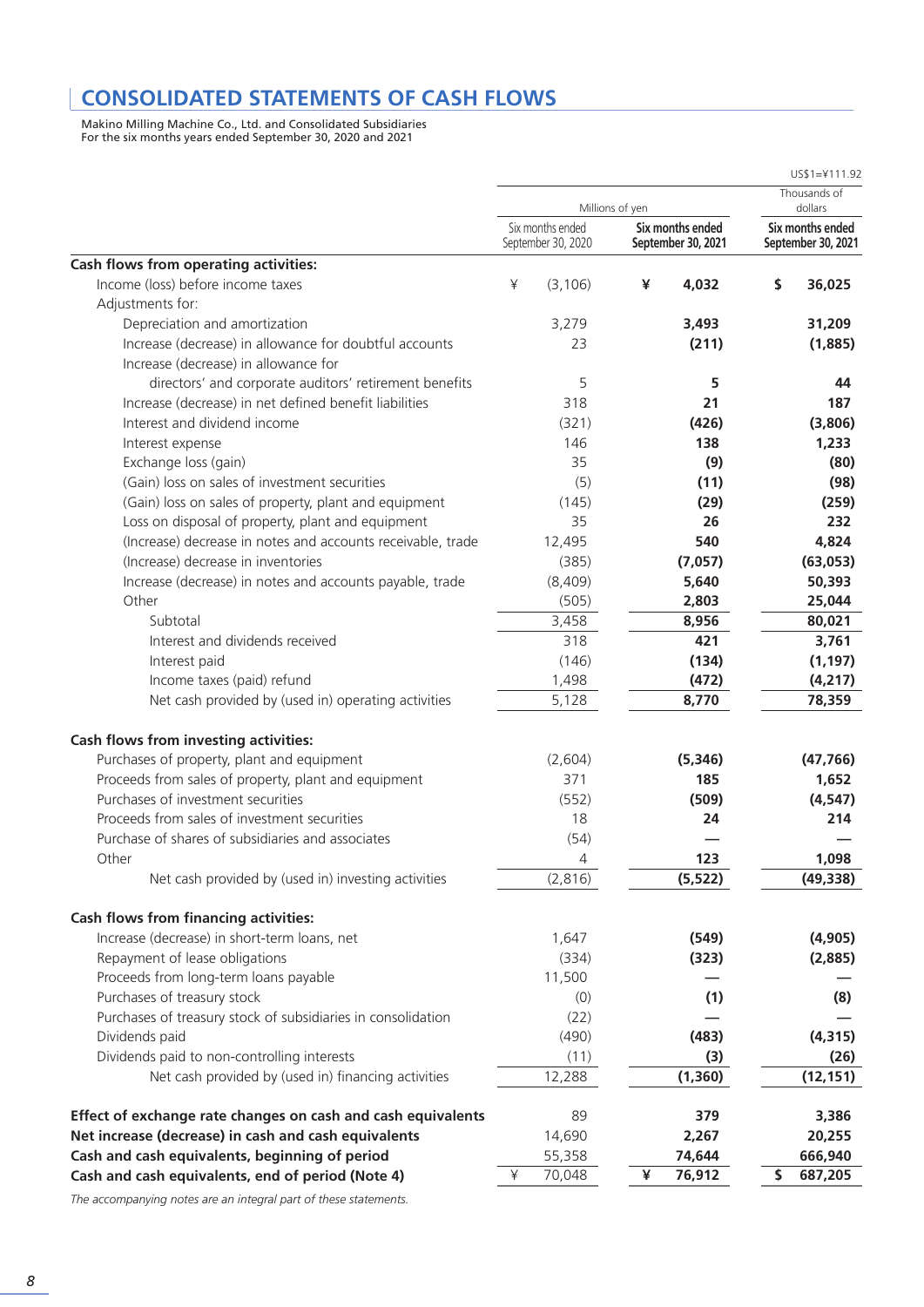### **NOTES TO CONSOLIDATED FINANCIAL STATEMENTS**

Makino Milling Machine Co., Ltd. and Consolidated Subsidiaries

### **1. Basis of Presenting Financial Statements**

The accompanying consolidated financial statements of Makino Milling Machine Co., Ltd. (the "Company") have been prepared in accordance with the provisions set forth in the Japanese Financial Instruments and Exchange Law and its related accounting regulations, and in conformity with accounting principles and practices generally accepted and applied in Japan, which are different in certain respects as to application and disclosure requirements of International Financial Reporting Standards.

In addition, the notes to the consolidated financial statements include information which is not required under generally accepted accounting principles and practices in Japan but is presented herein as additional information.

Amounts of less than one million yen have been omitted as permitted under generally accepted accounting principles and practices in Japan. As a result, the totals shown in the accompanying consolidated financial statements (both in yen and dollars) do not necessarily agree with the sum of individual amounts.

The United States dollar amounts presented in the accompanying consolidated financial statements are included solely for convenience and are stated, as a matter of arithmetical computation only, at the rate of ¥111.92 = US\$1, which was the prevailing exchange rate on September 30, 2021.

### **2. Income Taxes**

The Company estimates an annual effective tax rate derived from projected annual income before taxes and calculates interim income taxes by applying the effective tax rate to the income before taxes at the end of each interim period.

### **3. Dividends**

A summary of information regarding dividends is as follows:

(1) Dividends paid in the six months ended September 30, 2020

| Resolution                                          | Class of shares | Amount of dividends | Dividend per<br>share | Funds for<br>dividends | Record date                  | Effective date |
|-----------------------------------------------------|-----------------|---------------------|-----------------------|------------------------|------------------------------|----------------|
| General shareholders'<br>meeting<br>(June 24, 2020) | Common stock    | ¥488 million        | 420.00                | Retained<br>earnings   | March 31, 2020 June 25, 2020 |                |

(2) Dividends in respect of the six months ended September 30, 2020 which become payable after the balance sheet date

There is not applicable.

(3) Dividends paid in the six months ended September 30, 2021

| Resolution                 | Class of shares | Amount of dividends | Dividend per<br>share | Funds for<br>dividends | Record date                  | Effective date |
|----------------------------|-----------------|---------------------|-----------------------|------------------------|------------------------------|----------------|
| General shareholders'      | Common stock    | ¥483 million        | 420.00                | Retained               | March 31, 2021 June 25, 2021 |                |
| meeting<br>(June 24, 2021) |                 | \$4.316 thousand    | \$0.18                | earnings               |                              |                |

(4) Dividends in respect of the six months ended September 30, 2021 which become payable after the balance sheet date

| Resolution         | Class of shares | Amount of dividends | Dividend per<br>share | Funds for<br>dividends | Record date   | Effective date |
|--------------------|-----------------|---------------------|-----------------------|------------------------|---------------|----------------|
| Board of Directors |                 | $4241$ million      | ¥10.00                | Retained               | September 30. | December 2,    |
| (October 29, 2021) | Common stock    | \$2,153 thousand    | \$0.09                | earnings               | 2021          | 2021           |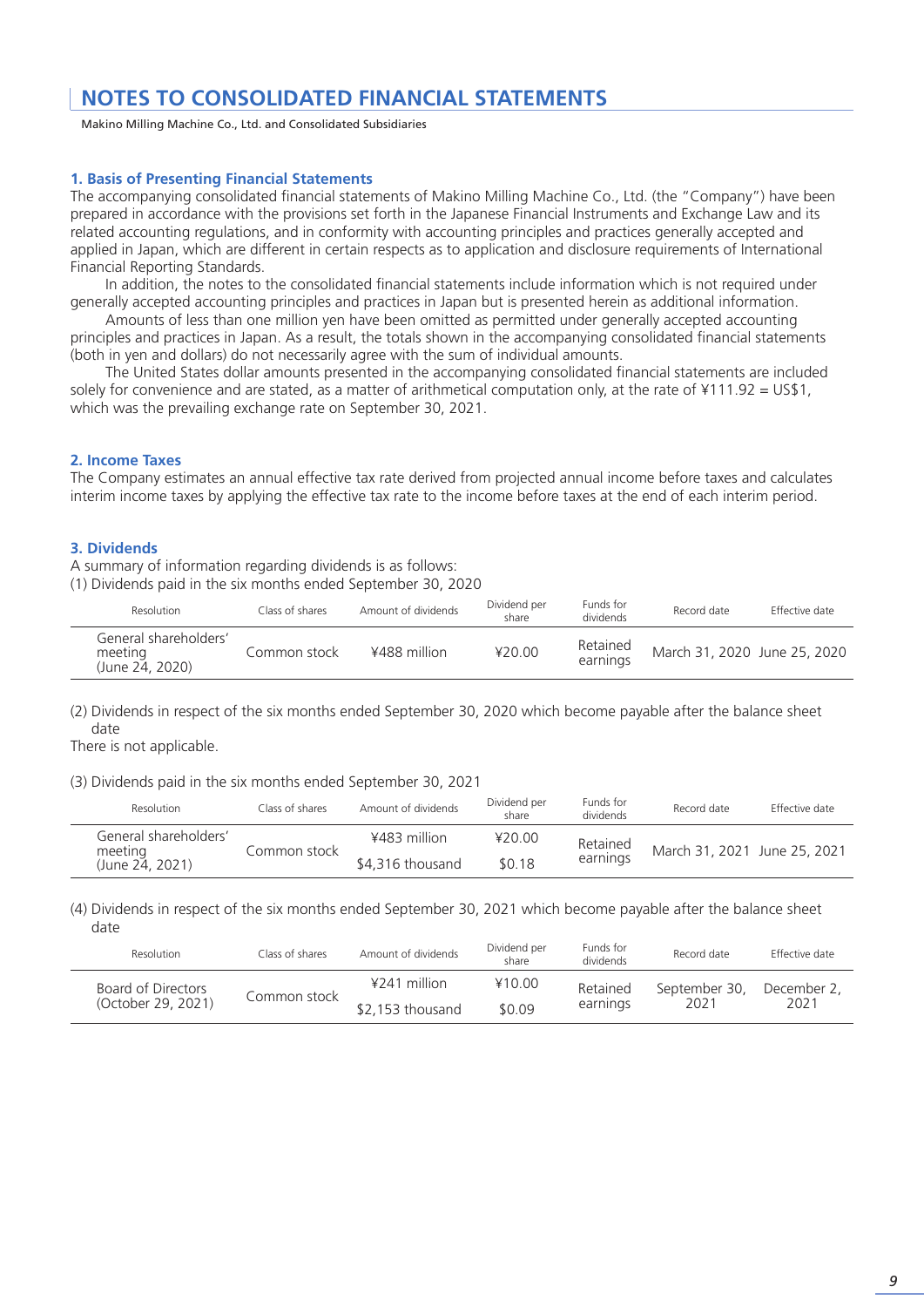### **4. Cash Flows**

Reconciliation of cash and time deposits on the consolidated balance sheets to cash and cash equivalents on the consolidated statements of cash flows is as follows:

|                                                 |         | As of September 30, |           |
|-------------------------------------------------|---------|---------------------|-----------|
|                                                 |         | Millions of yen     |           |
|                                                 | 2020    | 2021                | 2021      |
| Cash and time deposits                          | ¥70.437 | ¥74,299             | \$663,858 |
| Marketable securities                           | 243     | 3,443               | 30,763    |
| Time deposits with maturities over three months | (633)   | (830)               | (7, 416)  |
| Cash and cash equivalents                       | ¥70.048 | ¥76,912             | \$687,205 |

### **5. Segment Information**

Reportable segment information

The Group's reportable segments are defined as individual units where independent financial information is available and which are subject to regular review by the Board of Directors to evaluate their results and decide the allocation of management resources. The reportable segments are summarized as follows:

Reportable segment I is a segment for which Makino Milling Machine Co., Ltd. is responsible. Its main areas are Japan, the Republic of Korea, China, Oceania, Russia, Norway, the United Kingdom, and all other areas not included in reportable segments II, III or IV.

Reportable segment II is a segment for which MAKINO ASIA PTE LTD (Singapore) is responsible. Its main areas are China, ASEAN and India.

Reportable segment III is a segment for which MAKINO INC. (the United States of America) is responsible. It covers all countries in North and South America.

Reportable segment IV is a segment for which MAKINO Europe GmbH (Germany) is responsible. It covers all countries in the European continent except Norway.

| Six months ended September 30, 2020 |          |               |                |               | (Millions of yen) |
|-------------------------------------|----------|---------------|----------------|---------------|-------------------|
|                                     |          | $\mathsf{II}$ | $\mathbf{III}$ | $\mathsf{IV}$ | <b>Total</b>      |
| Net sales:                          |          |               |                |               |                   |
| External customers                  | ¥14,559  | ¥18,154       | ¥13,684        | ¥ 3,235       | ¥ 49,634          |
| Intersegment                        | 14,299   | 2,073         | 112            | 0             | 16,486            |
| Total                               | 28,859   | 20,228        | 13,797         | 3,236         | 66,120            |
| Segment income (loss)               | 4(3,273) | 788<br>¥      | (371)<br>¥     | ¥ $(792)$     | ¥ $(3,648)$       |
| Six months ended September 30, 2021 |          |               |                |               | (Millions of yen) |
|                                     |          | $\mathsf{II}$ | $\mathbf{III}$ | IV            | <b>Total</b>      |
| Net sales:                          |          |               |                |               |                   |
| External customers                  | ¥19,830  | ¥31,713       | ¥18,702        | ¥5,093        | ¥ 75,340          |
| Intersegment                        | 26,027   | 3,431         | 185            | 11            | 29,656            |
| Total                               | 45,858   | 35,145        | 18,887         | 5,105         | 104,997           |
| Segment income (loss)               | (44)     | ¥ 3,012       | ¥<br>552       | ¥ $(610)$     | ¥<br>2,908        |
|                                     |          |               |                |               |                   |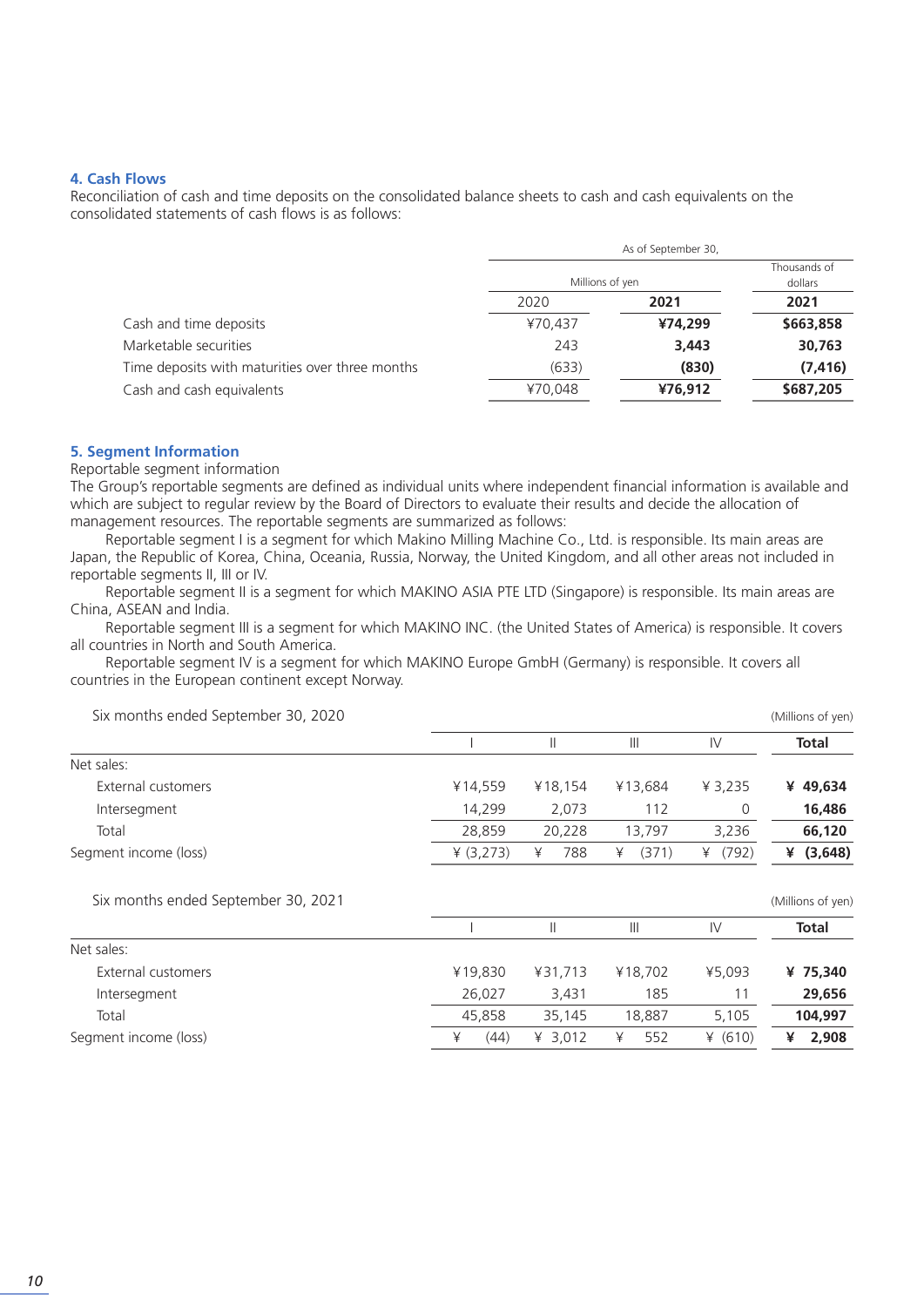| Six months ended September 30, 2021 |           |           |              |            | (Thousands of dollars) |
|-------------------------------------|-----------|-----------|--------------|------------|------------------------|
|                                     |           |           | Ш            | IV         | <b>Total</b>           |
| Net sales:                          |           |           |              |            |                        |
| External customers                  | \$177,180 | \$283,354 | \$167.101    | \$45,505   | \$673,159              |
| Intersegment                        | 232,550   | 30.655    | 1.652        | 98         | 264,974                |
| Total                               | 409.739   | 314,018   | 168.754      | 45.612     | 938,143                |
| Segment income (loss)               | (393)     | \$26.912  | 4.932<br>\$. | \$ (5,450) | \$25,982               |

|                               | Six months ended September 30, |        |                         |
|-------------------------------|--------------------------------|--------|-------------------------|
|                               | Millions of yen                |        | Thousands of<br>dollars |
|                               | 2020                           | 2021   | 2021                    |
| Segment income                | ¥ (3,648)                      | ¥2,908 | \$25,982                |
| Elimination                   | (67)                           | (69)   | (616)                   |
| Consolidated operating income | ¥ (3,716)                      | ¥2,839 | \$25,366                |